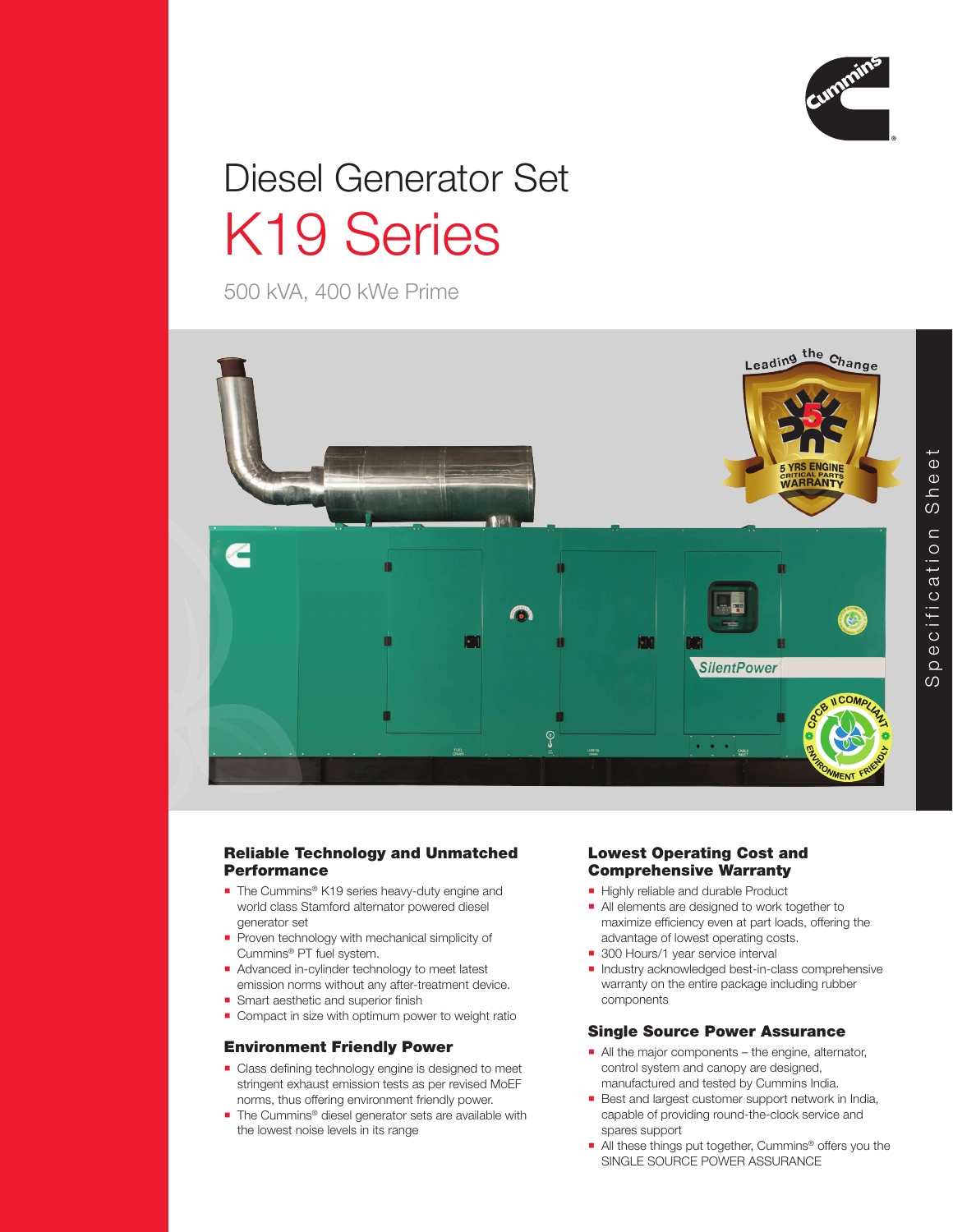## Engine

- Cummins<sup>®</sup> K19 series, 6 cylinder, In-line, 4 stroke, radiator cooled engine
- Highly stable and reliable design with square engine
- Well designed air handling system with
	- Dry type, replaceable paper element air cleaner with restriction indicator
	- Optimised turbocharger for increased altitude capabilities
	- Air to air aftercooling
- **Best in class fuel economy with** 
	- PT fuel system with Electronic Step Timing Control (ESTC) injectors which smoothly stabilise engine speed under load with Electronic governing
	- Dual fuel filter system: Pre filter including water separator and Water In Fuel (WIF) sensor and main filter
- Standard integral set-mounted radiator system, designed and tested for 50°C ambient temperature
- Spin on lube oil filter
- Plate type lube oil cooler
- **First fill of lube oil and Coolant**
- **Electrical starter motor with soft start engagement feature**
- **Battery charging alternator**
- 2 x 12 V DC Batteries



#### Alternator

- Stamford HC alternator frame from Cummins Generator **Technologies**
- Brushless Type, Screen protected, Revolving field, Self excited Alternator conforming to IS/IEC 60034-1
- 3 Phase reconnectable winding with 12 terminals brought out for connection
- **Better motor starting capability**
- **Best in class efficiency**
- Compact design with sealed bearings for longer life and lesser maintenance
- **Impregnation on all wound components for better** mechanical strength

# Control Panel

Control panel is manufactured with 14/16 gauge CRCA sheet and is powder coated for weather-proof and long lasting finish. The control panel consists of the following parts:

- PowerCommand<sup>®</sup> 1.2 Controller
- Aluminum bus bars with suitable capacity with incoming/ outgoing terminals
- **Indicating lamps for 'Load ON' and 'Set Running'**
- **Instrument fuses duly wired and ferruled**
- **MCCB** of suitable rating with overload and short circuit protections

#### PowerCommand® 1.2 features

The PowerCommand® control system is a microprocessorbased generator set monitoring, metering and control system with LCD display designed to meet the demands of today's engine driven generator sets



- **Intuitive operator interface which includes LED backlit LCD** display with tactile feel soft-switches & generator set status LED lamps
- Digital AVR for shunt or PMG excitation with torque matching.
- Digital electronic governing with temperature compensation and smart starting.
- SAE J1939 interface to Full Authority Electronic (FAE) engines.
- Remote start-stop
- **Engine metering: Oil pressure, Coolant temperature,** Battery voltage, Engine speed
- AC Alternator metering: L-L Voltage and L-N Voltage, Current (1 and 3 phase), Volt-Amperes (phase and total) and Frequency.
- **Engine protection: Low lube oil pressure,** High/Low coolant temperature, Over speed, Battery Over/ Under/Weak Volts, Fail to crank/start, Sensor failure.
- **AC Alternator protection: Over/Under voltage, Over/Under** frequency, Over current, Short circuit and Loss of AC sensing.
- Data logging: Engine hours, Control hours, Engine starts and upto 10 recent fault codes
- Configurable glow plug control
- Configurable cycle cranking
- 12 and 24 Volt DC operation
- Sleep mode
- Programmable I/Os (4 inputs and 2 outputs), expandable with AUX101/102 modules
- Modbus interface (RS485 RTU)
- InPower compatible (PC based service tool)
- Certifications meets the requirement of relevant UL, NFPA, ISO, IEC, Mil Std., CE and CSA standards

#### Silencer

Hospital grade silencer suitably optimised to meet stringent noise emission standards laid down by MoEF/CPCB

### Mounting Arrangement

- Engine and alternator are mounted on a common MS fabricated base frame with AVM pads.
- **Base frame with integral fuel tank is provided with drain** plug, air vent, inlet and outlet connection, level indicator and provision for cleaning

#### **Optional**

- **Engine:** Coolant heater, Oil heater, Heat exchanger, Remote Radiator
- **Alternator: PMG**
- Control Panel:
	- PC3.3 — Bargraph For PC3.3 Panel with kW, Power factor, Frequency,Current, Voltage
	- Remote HMI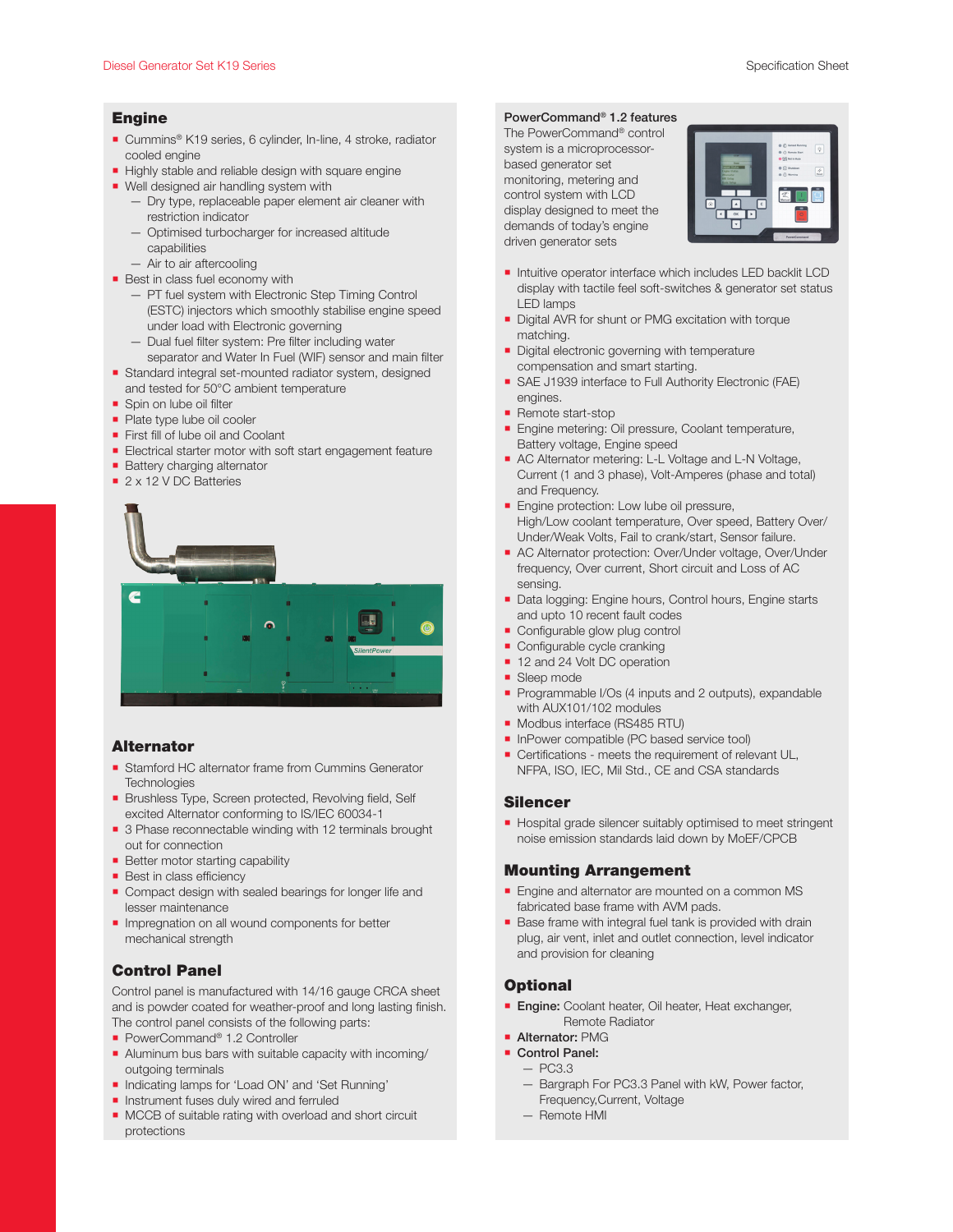#### Acoustic Enclosure

- Specially designed to meet stringent MoEF/ CPCB norms of 75 dBA @ 1mtr at 75% load under free field conditions
- The acoustic enclosure is made of CRCA sheets in Munsel green shade and a structural/ sheet metal base frame painted in black.
- High quality noise absorbant and fire-retardant grade acoustic insulation material (Rockwool) complying to IS 8183
- Base lifting for easy handling at customer site
- **Designed to have optimum serviceability**
- Air inlet louvers specially designed to operate at rated load
- Made on special purpose CNC machines for consistency in quality and workmanship
- 11 tank pretreatment process and UV resistant powder coating of all parts to withstand extreme
- **environment**
- **Use of special hardware for longer life**
- **Filush styling no projections**
- **Fluid drains for lube oil and fuel**
- **Fuel filling arrangement inside the enclosure**

#### Technical Data

Generator Set Specification

| Generator Set Opechication                                   |                                                                |
|--------------------------------------------------------------|----------------------------------------------------------------|
| Model                                                        | C500D5P                                                        |
| Duty                                                         | Prime                                                          |
| Power Rating kVA / kWe                                       | 500/400                                                        |
| No. of Phases                                                | 3                                                              |
| Output Voltage and Frequency (V and Hz)                      | 415 V, 50 Hz                                                   |
| Power Factor                                                 | $0.8$ (lagging)                                                |
| Current (A)                                                  | 695                                                            |
| <b>RPM</b>                                                   | 1500                                                           |
| <b>Engine Specification</b>                                  |                                                                |
| Make                                                         | Cummins <sup>®</sup>                                           |
| Model                                                        | <b>KTAA19-G10</b>                                              |
| MoEF Certified Power (hp)                                    | 587                                                            |
| Required Power for Rated kVA (hp)                            | 587                                                            |
| Cooling                                                      | Liquid Cooled (EG Compleat 50:50)                              |
| Aspiration                                                   | Turbocharged, Charge air Cooled                                |
| No. of cylinders                                             | 6, In-line                                                     |
| Bore(mm) x Stroke(mm)                                        | 159 x 159                                                      |
| Compression ratio                                            | 16.7:1                                                         |
| Displacement(litre)                                          | 19                                                             |
| Fuel                                                         | <b>High Speed Diesel</b>                                       |
| Fuel consumption @75% load with radiator and fan*(litre/hr)  | 79.83                                                          |
| Fuel consumption @100% load with radiator and fan*(litre/hr) | 103.64                                                         |
|                                                              |                                                                |
| Performance class of genset                                  | ISO 8528-5 G2                                                  |
| Starting system                                              | 24 V DC Electrical                                             |
| Lube oil specification                                       | CH4 15W40                                                      |
| Lube oil sump capacity, High-Low level (litre)               | 38-32                                                          |
| Total lubrication system capacity (litre)                    | 50                                                             |
| Total coolant capacity (litre)                               | 85                                                             |
| Exhaust pipe size (inch)                                     | 10                                                             |
| Total wet weight (Engine+Radiator) (Kg)##                    | 2300                                                           |
| Length x Width x Height (Engine) (mm)                        | 1744 x 916 x 1402                                              |
| Mean piston speed (m/s)                                      | 7.95                                                           |
| Combustion air intake @100% load (±5%) (cfm)                 | 1278                                                           |
| Exhaust Temperature (°C)                                     | 464                                                            |
| Alternator specification                                     |                                                                |
| Make                                                         | Stamford (CGT)                                                 |
| Alternator frame                                             | <b>HCI544D</b>                                                 |
| Enclosure                                                    | IP 23                                                          |
| Voltage regulation (Max.)                                    | ±1%                                                            |
| Class of Insulation                                          | H Class                                                        |
| Winding Pitch                                                | 2/3                                                            |
| <b>Stator Winding</b>                                        | Double layer lap                                               |
| Rotor                                                        | Dynamically Balanced                                           |
| Waveform distortion/ Total Harmonic Distortion               | No load $<$ 1.5 %, Non distorting balanced linear load $<$ 5 % |
| Maximum Unbalanced Load across phases <sup>#</sup>           | less than or equal to 25%                                      |
| Telephonic Harmonic factor                                   | $< 2\%$                                                        |

*\* Fuel consumption data is based on diesel having specific gravity of 0.85 and conforming to IS:1460. Fuel consumption tolerance is +5%*

*# With the condition that none of the phases exceeds its rated current*